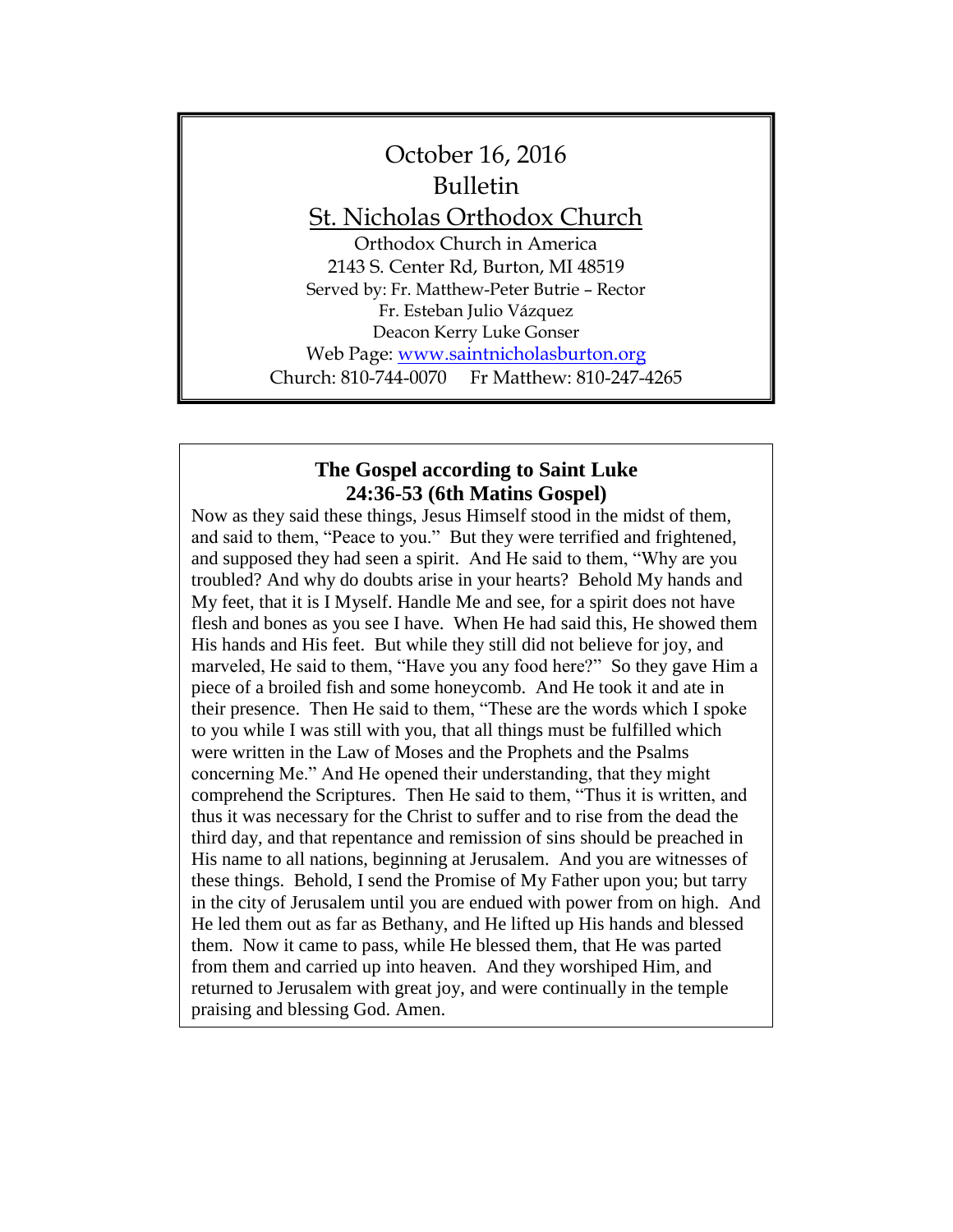**SUNDAY, OCTOBER 16, 2016 17th SUNDAY AFTER PENTECOST — Tone 8. Fathers of the 7th Ecumenical Council. Martyr Longinus the Centurion, who stood at the Cross of the Lord (1st c.). Ven. Lóngin the Gatekeeper of the Kiev Caves (Far Caves—13th-14th c.). Ven. Lóngin of Yarensk (1544-45).**

# **TROPARIA**

**(Tone 8)** Thou didst descend from on high, O Merciful One! Thou didst accept the three day burial to free us from our sufferings! O Lord, our Life and Resurrection: glory to Thee!

**(Tone 8)** You are most glorious, O Christ our God! / You have established the Holy Fathers as lights on the earth. / Through them You have guided us to the true Faith. // O greatly compassionate One, glory to You! **(Tone 4)** In truth you were revealed to your flock as a rule of faith, a model of meekness, and teacher of abstinence, so you won the heights by humility, and riches by poverty, O Holy Father Nicholas, intercede with Christ God to save our souls.

# **KONTAKION**

**(Tone 6)** Protection of Christians never failing, Mediatress before the Creator, ever constant. Do not despise the voice of prayer of sinners, but in your goodness come to help us who faithfully call upon you. Hasten to entreat, hurry to pray, O Theotokos, interceding always for those honor you.

### *The Prokeimenon in the Fourth Tone:* **Blessed art Thou, O Lord God of our Fathers / and praised and glorified is Thy name forever!**

*v:* **For Thou art just in all that Thou hast done for us!**

**THE EPISTLE OF THE HOLY APOSTLE PAUL TO TITUS (3:8-15)** *Titus, my son*: The saying is sure. I desire you to insist on these things, so that those who have believed in God may be careful to apply themselves to good deeds; these are excellent and profitable to men. But avoid stupid controversies, genealogies, dissensions, and quarrels over the law, for they are unprofitable and futile. As for a man who is factious, after admonishing him once or twice, have nothing more to do with him, knowing that such a person is perverted and sinful; he is self-condemned. When I send Artemas or Tychicus to you, do your best to come to me at Nicopolis, for I have decided to spend the winter there. Do your best to speed Zenas the lawyer and Apollos on their way; see that they lack nothing. And let our people learn to apply themselves to good deeds, so as to help cases of urgent need, and not to be unfruitful. All who are with me send greetings to you. Greet those who love us in the faith. Grace be with you all.

## *Alleluia, Tone 1*

*v.* **The Lord, the God of gods, speaks and summons the earth from the rising of the sun to its setting.** *v.* **Gather to Me, My venerable ones, who made a covenant with Me by sacrifice.**

**THE HOLY GOSPEL ACCORDING TO SAINT LUKE (8:5-15)** At that time Jesus told the crowd this parable: "A sower went out to sow his seed; and as he sowed, some fell along the path, and was trodden under foot, and the birds of the air devoured it. And some fell on the rock; and as it grew up, it withered away, because it had no moisture. And some fell among thorns; and the thorns grew with it and choked it. And some fell into good soil and grew, and yielded a hundredfold." As he said this, he called out, "He who has ears to hear, let him hear." And when his disciples asked him what this parable meant, he said, "To you it has been given to know the secrets of the kingdom of God; but for others they are in parables, so that seeing they may not see, and hearing they may not understand. Now the parable is this: The seed is the word of God. The ones along the path are those who have heard; then the devil comes and takes away the word from their hearts, that they may not believe and be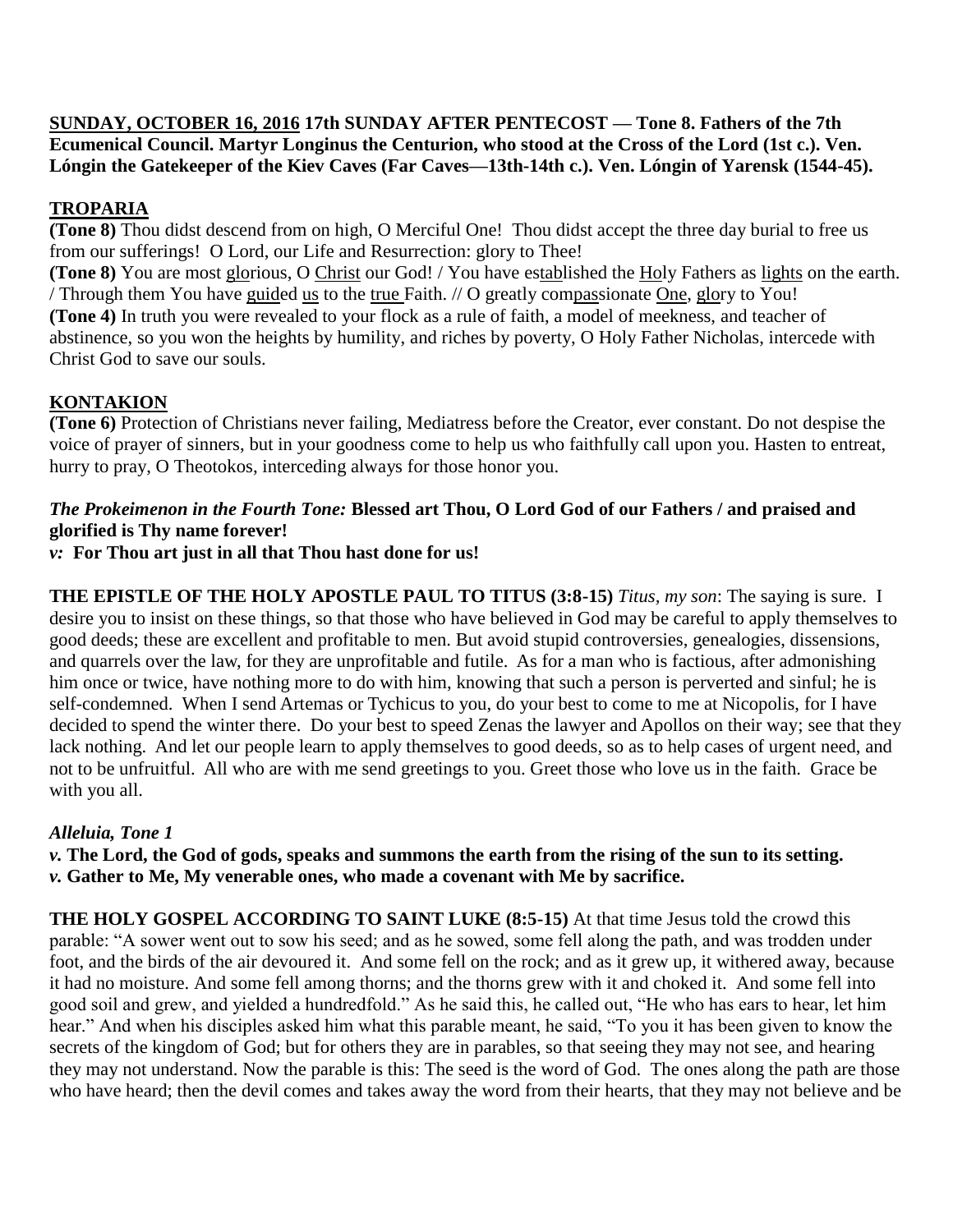saved. And the ones on the rock are those who, when they hear the word, receive it with joy; but these have no root, they believe for a while and in time of temptation fall away. And as for what fell among the thorns, they are those who hear, but as they go on their way they are choked by the cares and riches and pleasures of life, and their fruit does not mature. And as for that in the good soil, they are those who, hearing the word, hold it fast in an honest and good heart, and bring forth fruit with patience."

**COMMUNION HYMN** Praise the Lord from the heavens! Praise Him in the highest! Alleluia, Alleluia, Alleluia!

# *Commemoration of the Holy Fathers of the Seventh Ecumenical Council*

Today the Church remembers the 350 holy Fathers of the Seventh Ecumenical Council under the holy Patriarch Tarasius (February 25).

The Synod of 787, the second to meet at Nicea, refuted the Iconoclast heresy during the reign of Empress Irene and her son Constantine VI.

The Council decreed that the veneration of icons was not idolatry (Exodus 20:4-5), because the honor shown to them is not directed to the wood or paint, but passes to the prototype (the person depicted). It also upheld the possibility of depicting Christ, Who became man and took flesh at His Incarnation. The Father, on the other hand, cannot be represented in His eternal nature, because "no man has seen God at any time" (John 1:18).

In Greek practice, the holy God-bearing Fathers of the Seventh Ecumenical Council are commemorated on October 11 (if it is a Sunday), or on the Sunday which follows October 11. According to the Slavic MENAION, however, if the eleventh falls on Monday, Tuesday, or Wednesday, the service is moved to the preceding Sunday.

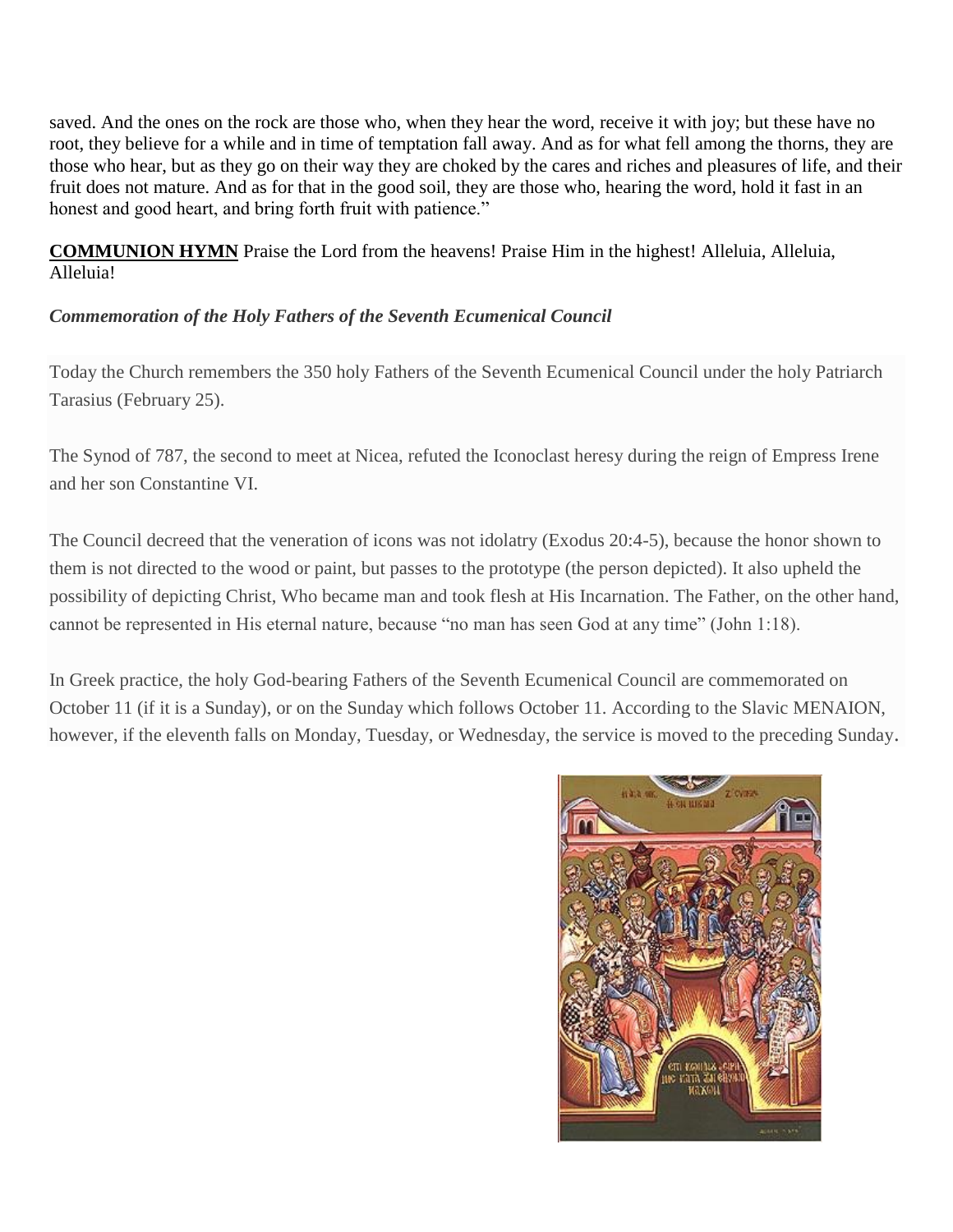October 16, 2016 လူ့ေတြောင္း တိုင္း တိုင္း တိုင္း တိုင္း တိုင္း တိုင္း တိုင္း တိုင္း တိုင္း တိုင္း တိုင္း တိုင္း တိုင္း တိုင္း

#### **CANDLE INTENTIONS FOR THE HEALTH AND BLESSINGS OF**

| Fr. Andrew, Fr. Joe, Deacon Anthony, Aaron, Jo Ann, Nikolai, Kosta, Jimmy, Gloria,  |          |
|-------------------------------------------------------------------------------------|----------|
| Laurie, Walt & Zina, Dorothy, Jeanette, Reggie, Ruth & Calvin, Anna, Stojan & Mira, |          |
| Bosa, Joseph, Helen, Ted & Marlene, Nicholas & Margaret, Gladys,                    |          |
|                                                                                     | Joe Tome |
|                                                                                     |          |
|                                                                                     |          |

#### **CANDLE INTENTIONS FOR ALL THOSE IN BLESSED REPOSE**

| Her Children &       |
|----------------------|
| <b>Grandchildren</b> |
| Alex & Magda Popoff  |
|                      |

# လန္တြိုးေလ့ရွိပဲေလ့ရွိပဲေလ့ရွိပဲေလ့ရွိပဲေလ့ရွိပဲေလ့ရွိပဲေလ့ရွိပဲေလ့ရွိပဲေလ့ရွိပဲေလ့ရွိပဲေလ့ရွိပဲေ

Welcome all of our friends and visitors to St. Nicholas! Please join us for fellowship, coffee and donuts in our parish hall. Volunteers are needed to serve on Sunday's, please see the sign-up sheet next to the kitchen window to volunteer. We are in need of volunteers to serve this morning.

**ANNIVERSARY BOOK** We are looking for volunteers to assist with the Anniversary Book (contacting people for ads, help format the book, etc.) Please call the office 744-0070 or email [stnicholas1916@att.net](mailto:stnicholas1916@att.net)

#### **CHARITY MINISTRIES**

**HOPE IN A BOX** is collecting Toothbrushes and Toothpaste for the month of October. Place the items in the Blue Box in the hall. Catholic Charities Community Closet will distribute the items.

**FOOD DRIVE** Place non-perishable food items in the other blue box in the hall.

**NORTH END SOUP KITCHEN We serve Thursday, November 3 from 9 am to 1 pm.**

## **PARISH MEETING FOR ELECTIONS-November 6, 2016**

**The nominees are:**

Paul Brayan (term ending) Deborah Gonser-Adams Dennis Jernigan (term ending) Mike Stikovich (term ending) Sharon Jernigan (term ending) Catherine Steiner (term ending) Bob Steiner

**Parish Council Nominees (3 will be elected) Auditors Nominees (2 need to be elected)**